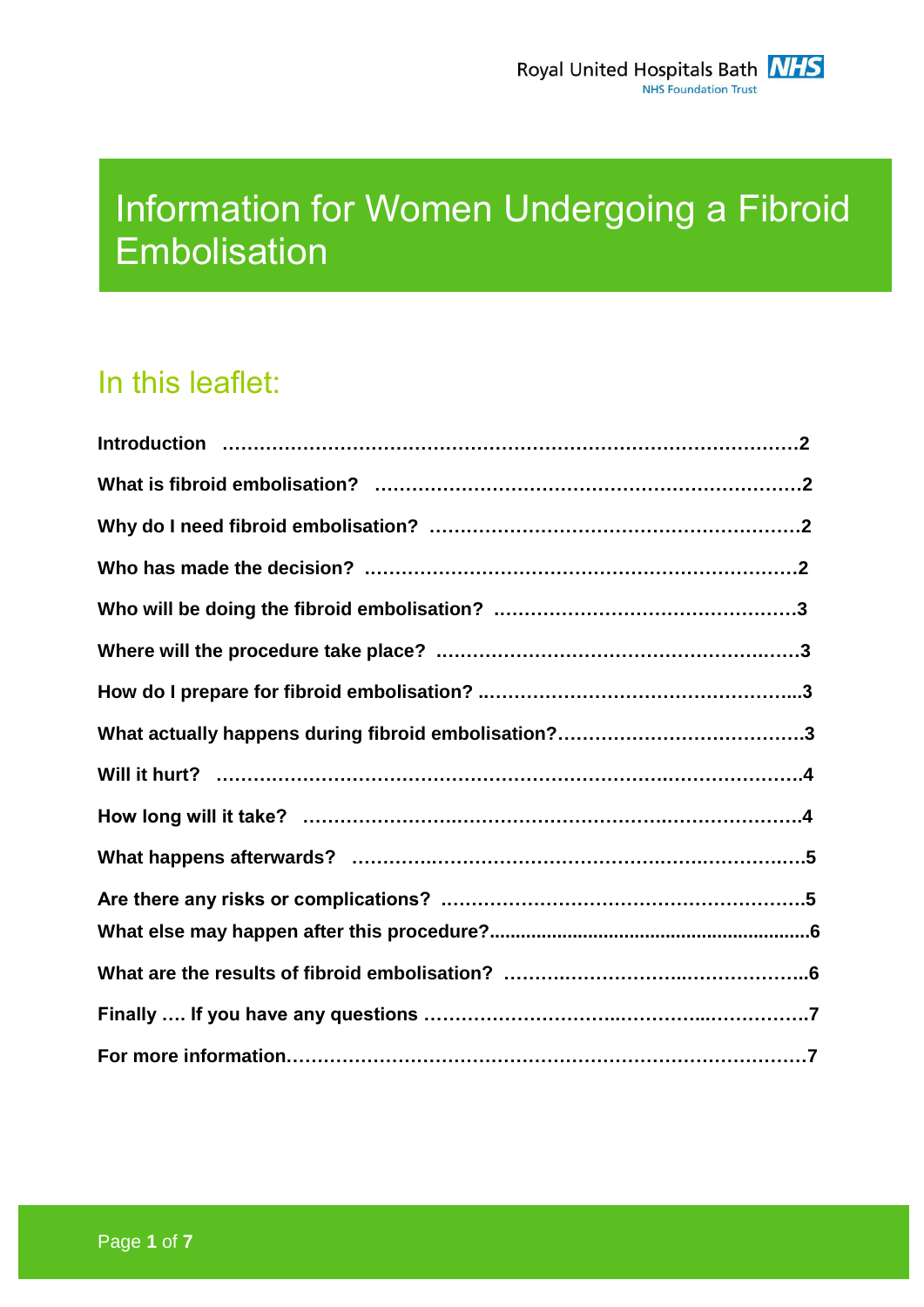#### **Introduction**

This leaflet tells you about the procedure known as fibroid embolisation, explains what is involved and what the possible risks are.

It is not meant to be a substitute for informed discussion between you and your doctor, but can act as a starting point for such a discussion.

It is almost certain that you are having the fibroid embolisation performed as a preplanned procedure, in which case you should have plenty of time to discuss the situation with your consultant and the radiologist who will be performing the fibroid embolisation, and perhaps even your own GP.

If you need the fibroid embolisation as an emergency, then there may be less time for discussion, but none the less **you should have had sufficient explanation before you sign the consent form.**

#### What is fibroid embolisation?

Fibroid embolisation is a technique of treating fibroids by blocking off the arteries that feed the fibroids, the uterine arteries, and making the fibroids shrink. It is performed by a radiologist, rather than a surgeon, and is an alternative to an operation. Fibroid embolisation was first performed in France in 1995, and since then over 120,000 women have undergone the procedure world-wide. It has been performed in Bath since 2009.

#### Why do I need fibroid embolisation?

Other tests that you have had will have shown that you have fibroids. Your gynaecologist or GP should have discussed this with you and determined that these are the cause of your symptoms.

They will also have discussed different ways of dealing with them. Previously, most fibroids have been treated by an operation, generally a hysterectomy, where the womb is removed altogether or myomectomy where only the fibroid/s are removed from the womb. In your case, it has been decided that embolisation is the best treatment.

#### Who has made the decision?

The doctors in charge of your case, and the radiologist performing the fibroid embolisation, will have discussed the situation, and feel that this may be the most suitable treatment. However, it is very important that you have had the opportunity for your opinion to be taken into account, and that you feel quite certain that you want the procedure performing. If, after full discussion with your doctors, you do not want the fibroid embolisation carried out, then you must decide against it.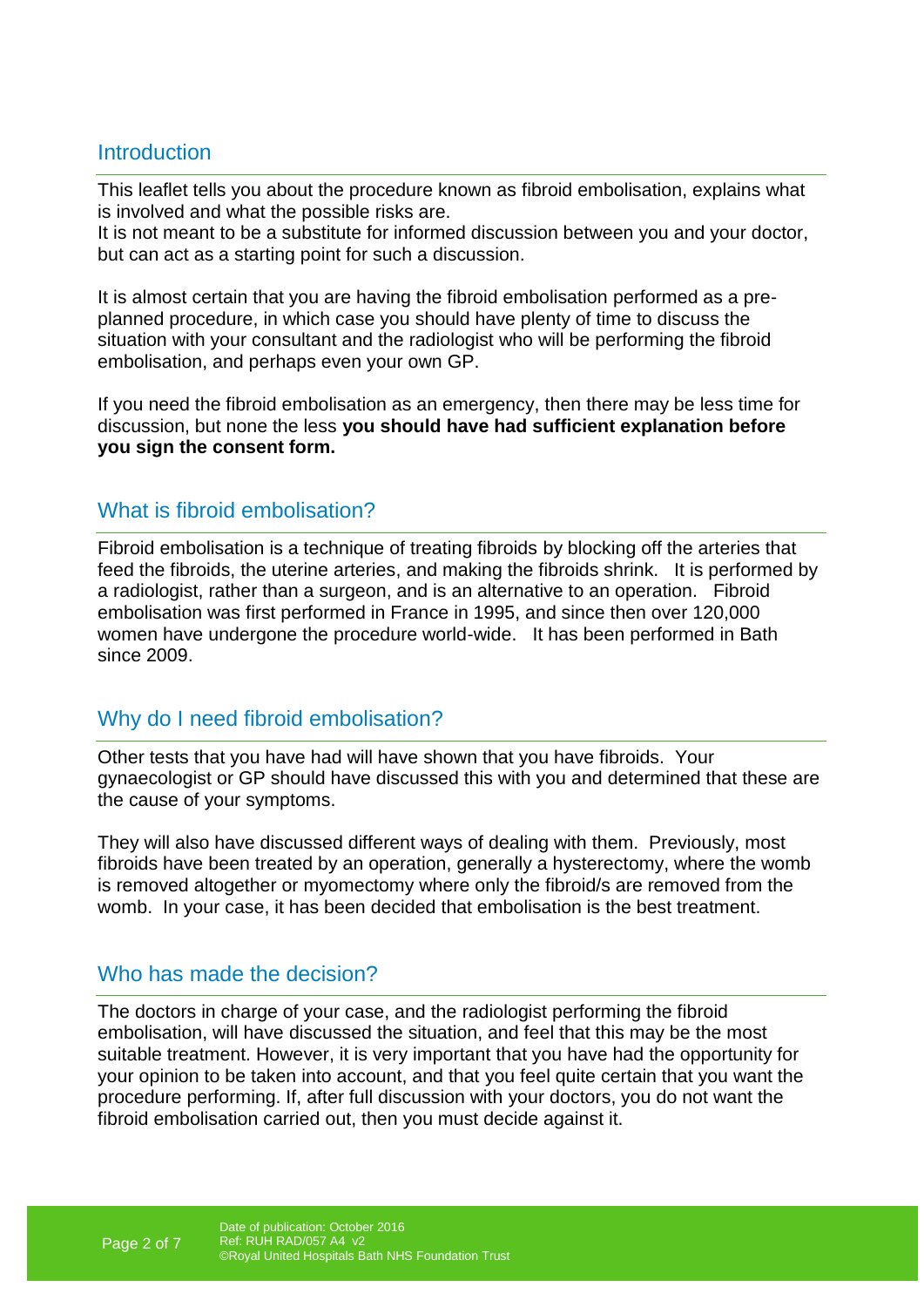## Who will be doing the fibroid embolisation?

A specially trained doctor called an Interventional Radiologist.

Radiologists have special expertise in using x-ray equipment, and also in interpreting the images produced. They use the x-ray images to guide the catheters and guide-wires whilst carrying out the procedure. Consequently, Radiologists are the best trained people to insert needles and fine catheters into blood vessels, through the skin, and place them correctly.

#### Where will the procedure take place?

In the x-ray department, in a special "screening" room which is adapted for specialised procedures.

#### How do I prepare for fibroid embolisation?

You will be asked to attend the hospital on the morning of the procedure having been asked not to eat for four hours beforehand, though you may be told that it is all right to drink some water. After initial assessment you will be asked to put on a hospital gown.

You need to have a needle put into a vein in your arm, so that the radiologist can give you a sedative or painkillers. Once in place, this will not cause any pain. Antibiotics will be administered. You may also receive an injection for pain relief and a suppository to reduce inflammation.

If you have any allergies, you must let your doctor know. If you have previously reacted to intravenous contrast medium, the dye used for kidney x-rays and CT scanning, then you must also tell your doctor about this.

#### What actually happens during fibroid embolisation?

You will lie on the x-ray table, generally flat on your back. You may also have a monitoring device attached to your chest and finger, and may be given oxygen through small tubes in your nose.

The radiologist will keep everything as sterile as possible, and will wear a theatre gown and operating gloves. The skin near the point of insertion, usually the groin, will be thoroughly cleaned with antiseptic, and then most of the rest of your body covered with a theatre towel.

The skin and deeper tissues over the artery in the groin will be anaesthetised with local anaesthetic, and then a needle will be inserted into this artery. Once the radiologist is satisfied that this is correctly positioned, a guide wire is placed through the needle, and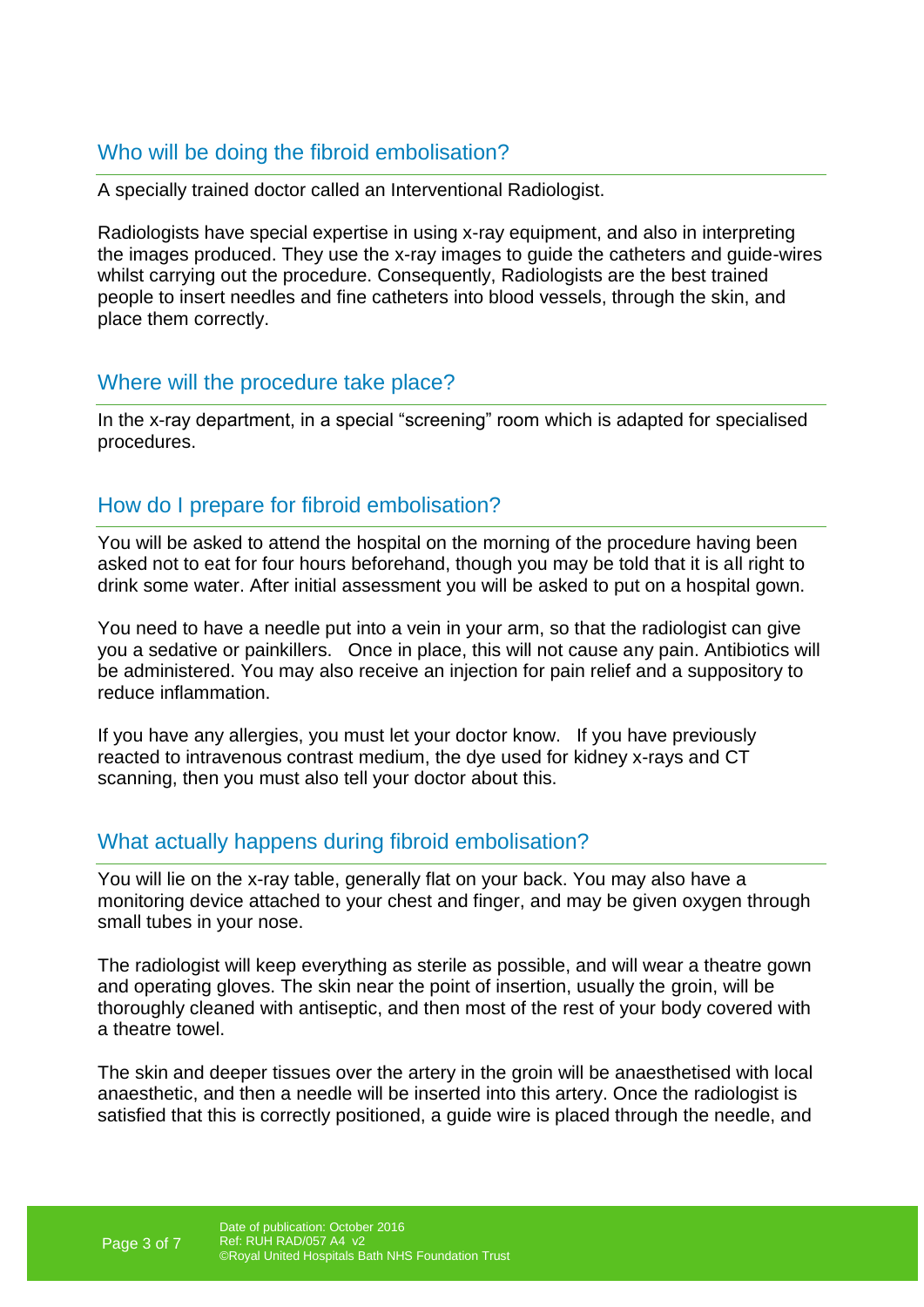into this artery. Then the needle is withdrawn allowing a fine, plastic tube, called a catheter, to be placed over the wire and into this artery.

The radiologist will use the x-ray equipment to make sure that the catheter and the wire are then moved into the correct position, into the arteries which are feeding the uterus and fibroid(s). These arteries are called the right and left uterine arteries. A special xray dye, called contrast medium, is injected down the catheter into these uterine arteries, and this may give you a hot feeling in the pelvis.

Once the fibroid blood supply has been identified, fluid containing thousands of tiny particles is injected through the catheter into these small arteries which nourish the fibroid. This silts up these small blood vessels and blocks them so that the fibroid is starved of its blood supply.

Both the right and the left uterine arteries need to be blocked in this way. It can usually all be done from the right groin, but sometimes it may be difficult to block the branches of the right uterine artery from the right groin, and so a needle and catheter may need to be inserted into the left groin as well.

At the end of the procedure, the catheter is withdrawn and the radiologist then presses firmly on the skin entry point for several minutes, to prevent any bleeding. Alternatively the radiologist may insert a small stitch to prevent bleeding.

#### Will it hurt?

When the local anaesthetic is injected it will sting to start with, but this soon passes off, and the skin and deeper tissues should then feel numb.

The procedure itself may become painful. However, there will be a nurse, or another member of staff, standing next to you and looking after you You will be connected to a PCA (Patient Controlled Anaesthesia) pump. This will be controlled by you and by pressing a button will deliver drugs which are strong painkillers. The PCA pump limits how much painkiller is delivered and will only allow a certain amount to be delivered every 5 minutes.

As the dye, or contrast medium, passes around your body, you may get a warm feeling, which some people can find a little unpleasant. However, this soon passes off and should not concern you.

#### How long will it take?

Every patient's situation is different, and it is not always easy to predict how complex or how straightforward the procedure will be.

Some fibroid embolisations do not take very long, perhaps only 30 minutes. Other embolisations may be more involved, and take rather longer, perhaps over two hours.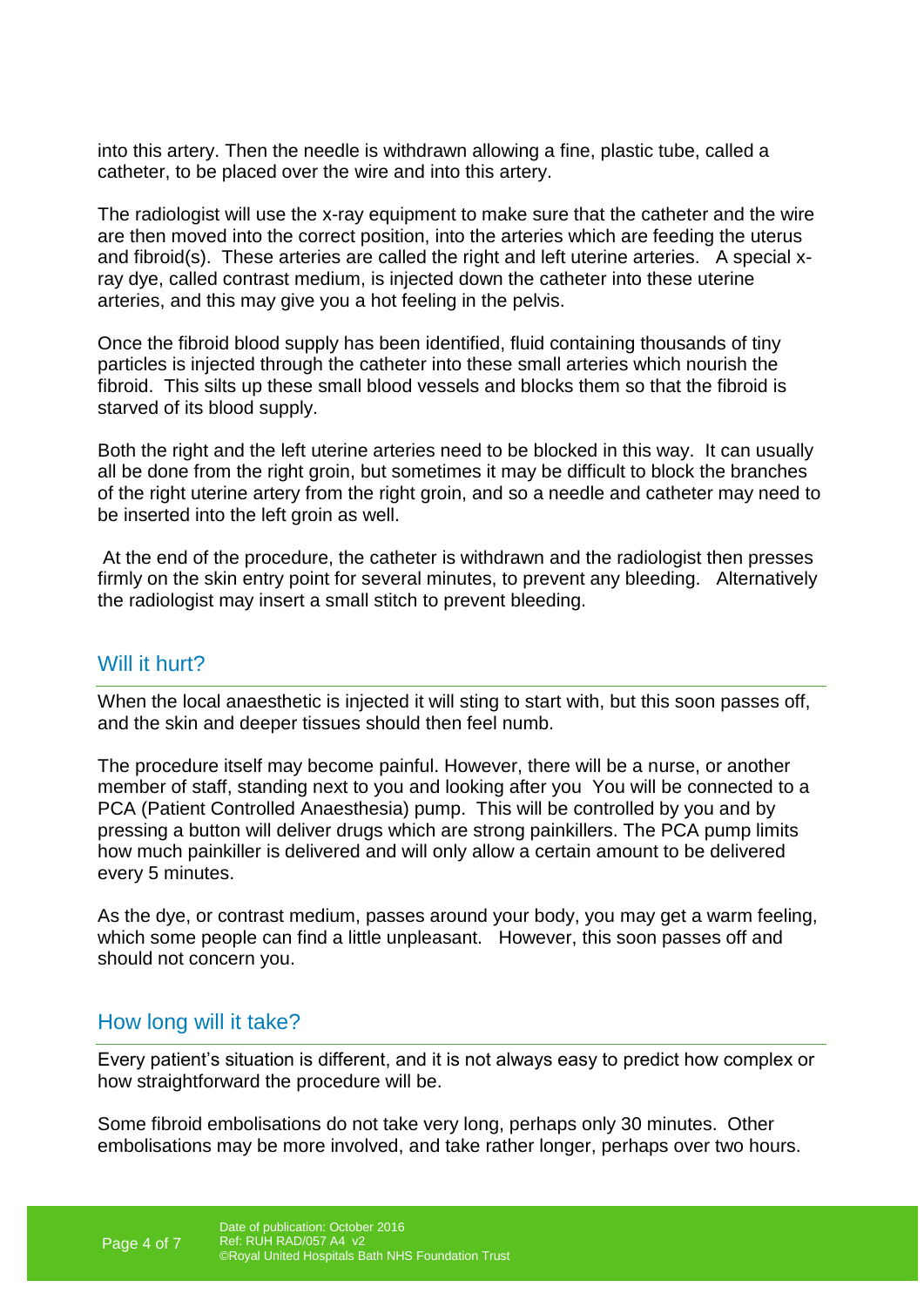As a guide, the procedures takes on average 45-60 minutes and you can expect to be in the x-ray department for about two hours.

#### What happens afterwards?

You will be taken to the ward on a trolley. Nurses on the ward will carry out routine observations, such as taking your pulse and blood pressure, to make sure that there are no untoward effects. They will also look at the skin entry point to make sure there is no bleeding from it.

You will generally stay in bed for 4-6 hours, until you have recovered. This will be less if a stitch has been placed in the groin at the end of the procedure. You will generally be kept in hospital overnight or for a day or two. Once you are home, you should rest for three or four days.

#### Are there any risks or complications?

Fibroid embolisation is a safe procedure, but there are some risks and complications that can arise, as with any medical treatment.

- There may occasionally be a small bruise, called a haematoma, around the site where the needle has been inserted, and this is quite normal. If this becomes a large bruise, then there is the risk of it getting infected, and this would then need treatment with antibiotics.
- Most patients feel some pain afterwards. This ranges from very mild pain to severe crampy, period-like pain. It is generally worst in the first 12 hours, but will probably still be present when you go home. While you are in hospital this can be controlled by powerful pain killers. You will be given further tablets to take home with you.
- Most patients get a slight fever after the procedure. This is a good sign as it means that the fibroid is breaking down. The pain killers you will be given will help control this fever. Try and take these painkillers regularly to keep on top of any pain you may experience.
- A few patients get a vaginal discharge afterwards, which may be bloody. This is usually due to the fibroid breaking down. Usually the discharge persists for approximately two weeks from when it starts, although occasionally it can persist intermittently for several months. This in itself is not a medical problem, although you may need to wear sanitary protection. If the discharge becomes offensive (strong smell or colour) and if it is associated with a high fever and feeling unwell, there is the possibility of infection and **you should ask your GP to arrange for you see your gynaecologist urgently.**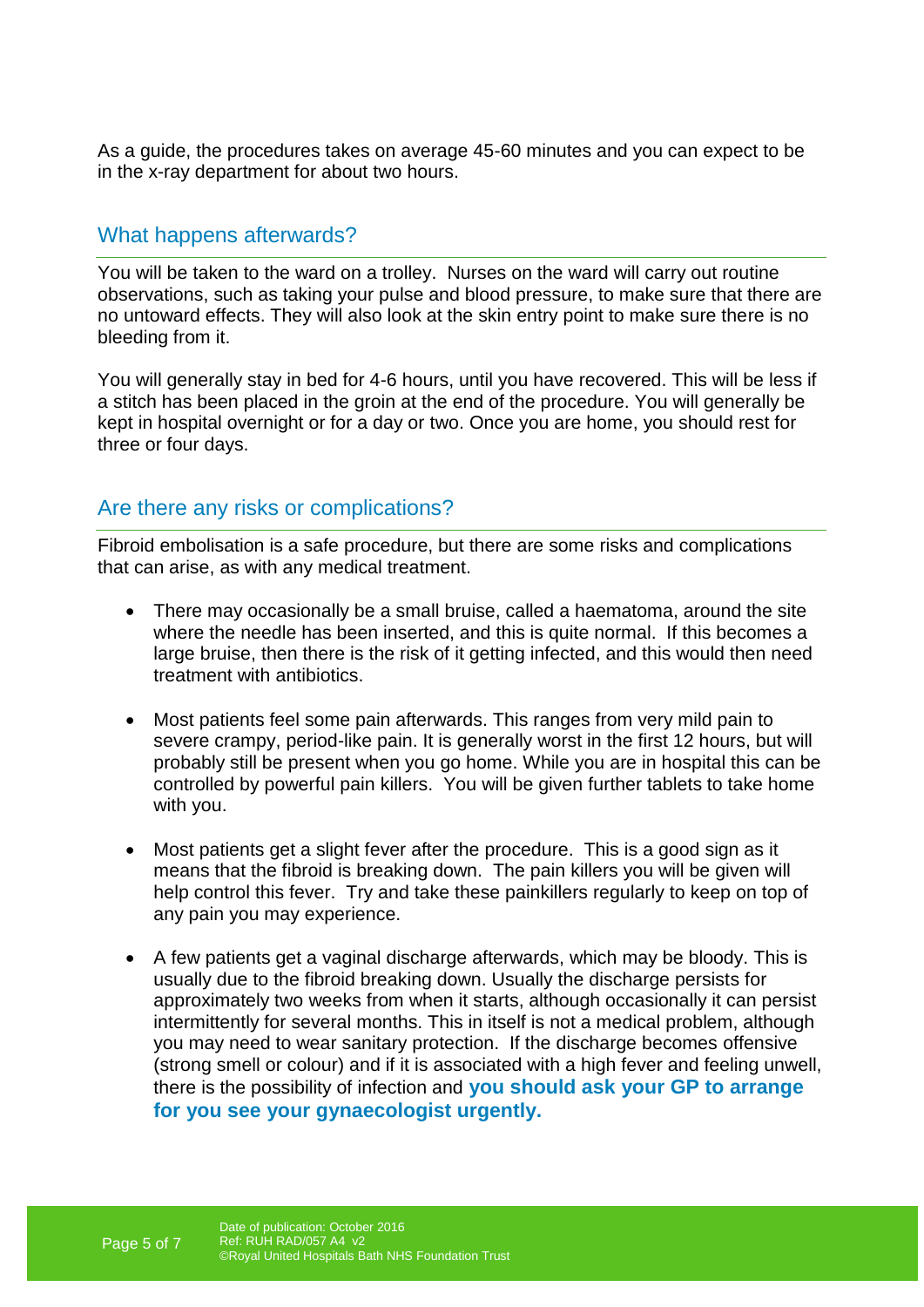**The most serious complication of fibroid embolisation is infection.**

This happens to perhaps two in every hundred women having the procedure. The signs that the uterus is infected after embolisation include great pain, pelvic tenderness and a high temperature. Lesser degrees of infection can be treated with antibiotics.

If severe infection has developed, and fails to respond to treatment with antibiotics, it is generally necessary to have an operation to remove the womb, a hysterectomy.

#### **If you feel that you would not want a hysterectomy under any circumstances, then it is probably best not to have fibroid embolisation performed.**

On rare occasions a small operation may be required where a telescope (hysteroscopy) is passed through the vagina and cervix into the womb in order to remove any fibroid tissue that may have become detached from the main body of the womb.

#### What else may happen after this procedure?

Some patients may feel very tired for up to two weeks following the procedure, though some people feel fit enough to return to work three days later. However, patients are advised to take at least two weeks off work following embolisation. Approximately 8% of women spontaneously expel a fibroid, or part of one, usually six weeks to three months afterwards. If this happens, you are likely to feel period like pain and have some bleeding.

A very few women have undergone an early menopause after this procedure. This has probably happened because they were at this time of life to start with. In our experience we have not seen this in women under 45 years of age.

#### What are the results of fibroid embolisation?

This procedure has been performed since 1995 and results are good. The procedure is recognised as safe and effective by the National Institute for Health and Care Excellence (NICE). The majority of women are pleased with the results, and most fibroids are shrunk by about 50-70% of the size they were before. Once fibroids have been treated like this, it is believed that they do not grow back again.

Some women, who could not become pregnant before the procedure because of their fibroids have become pregnant afterwards. However, if having a baby in the future is very important to you, you need to discuss this with your doctor as it may be that an operation is still the better choice.